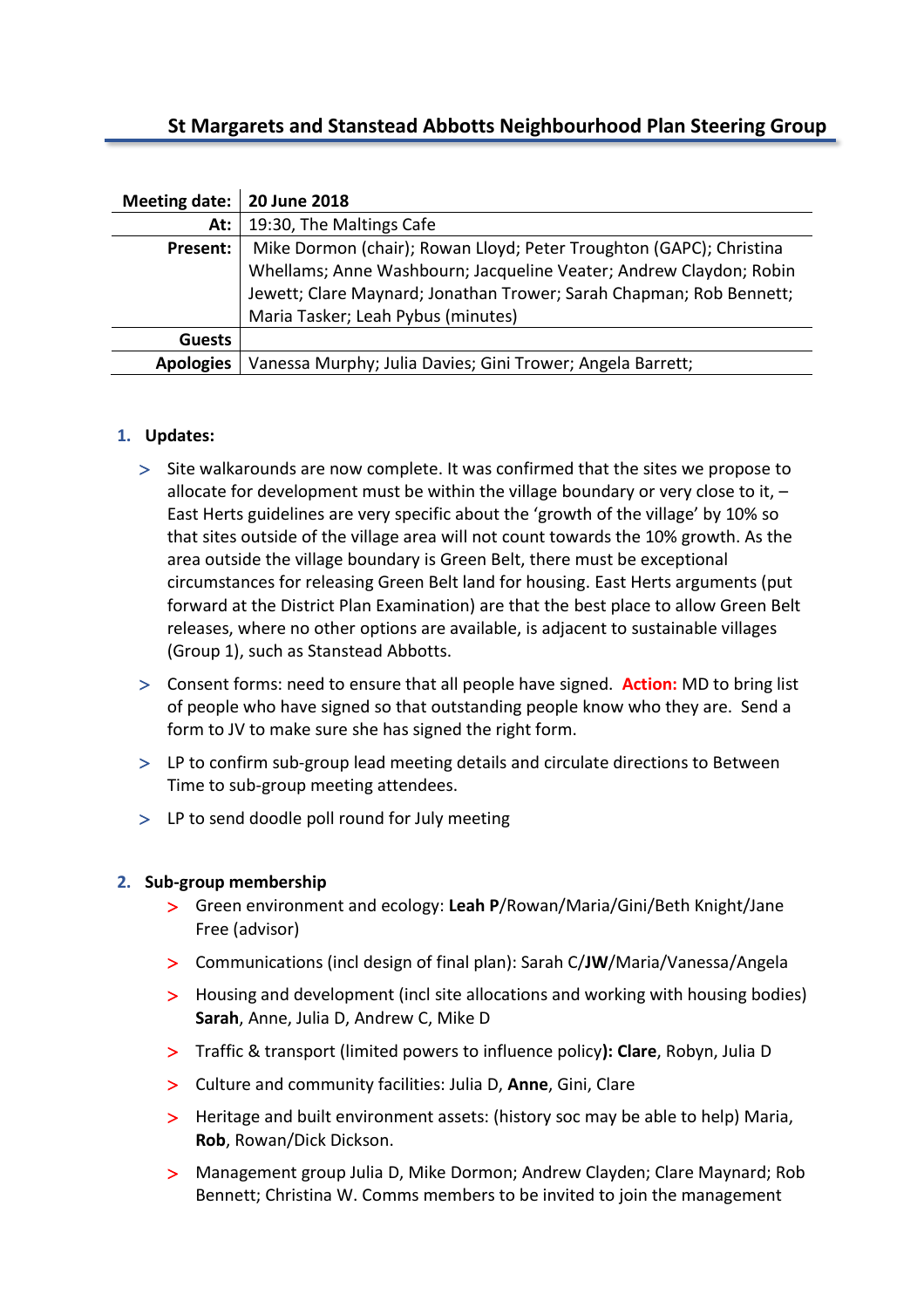groups as required on an as ad hoc basis. Jacqueline Veater to attend in an advisory capacity.

- **3. Sub-group reports:** leads ran through progress to date.
	- **Traffic & transport:** identified policies based on other plans what will be investigated; increasing tonnage limit to prevent the village being used as by pass – making safer routes in the context of schools. Improving bus route to Harlow stations and access to local villages by bus. Parking – identifying land to be used by residents that live on streets already too crowded for parking – can use flood land for this. Need advice from JV on whether policies are looking right. **Action:** JV to send East Herts policy on parking space allocation per household.
	- **Communications:** Finalising questionnaire removing duplicates. Copy with JV to review. Working out how to distribute questionnaire and how many will come from each household. Call for volunteers to engage with community and consult – going to put out a call. **Action: All** to look at stakeholder list in dropbox and update with anything missing.
	- **Housing and development:** Not met yet, but a meeting is being organised.
	- **Culture and Community facilities:** meeting to be arranged
	- **Heritage and built environment;** collated source material so in a position to begin writing policies. Meeting this week. Now need to take into account that the development needs to be within current village areas, not on the edge of Parish boundary away from the village (10% increase based on size of village in 2011 – need to add 94 houses from 1 April 2017). Struggle given how much of the space in the village is in flood locations. **Action: AW** putting together a map with flood zones and boundary of the village and sites already identified so we can see the space we have to work within. JV to provide information on previously listed buildings in the parish (old Grade III buildings) when this is recovered from Historic England's archives.
	- **Environment & ecology:** to arrange meetings so Beth and Jane can come and provide a steer and advice prior to the sub-group lead meeting. Olive's farm – important ponds from Henry VIII that need to be protected - trying to find their location – Olive Farm? Difficulty getting the usable maps that the group needs from the Council. This seems to be working through drop box now – JV has checked the drop box link.
	- **Management group:** Great Amwell have now provided the signed minutes to include the Folly in the scope of the plan. The Parish Council has now submitted our requested designated area to the council. This has been received and we are waiting for a decision. Legislation says 8 weeks decision period if a single parish but they have to consult so it will depend if there are any objections and the council's internal processes. The designation is on the council website for consultation see link: https://www.eastherts.gov.uk/article/35287/Neighbourhood-Planning-Activity-in-East-Herts
	- $\cdot$  District council is unlikely to object. Gladman developments are likely to object  $$ this is standard! If this has to be decided by a full council it will not be decided until October. This would delay surveys and applications for technical support.

Next steps: 5 July sub-group lead meeting